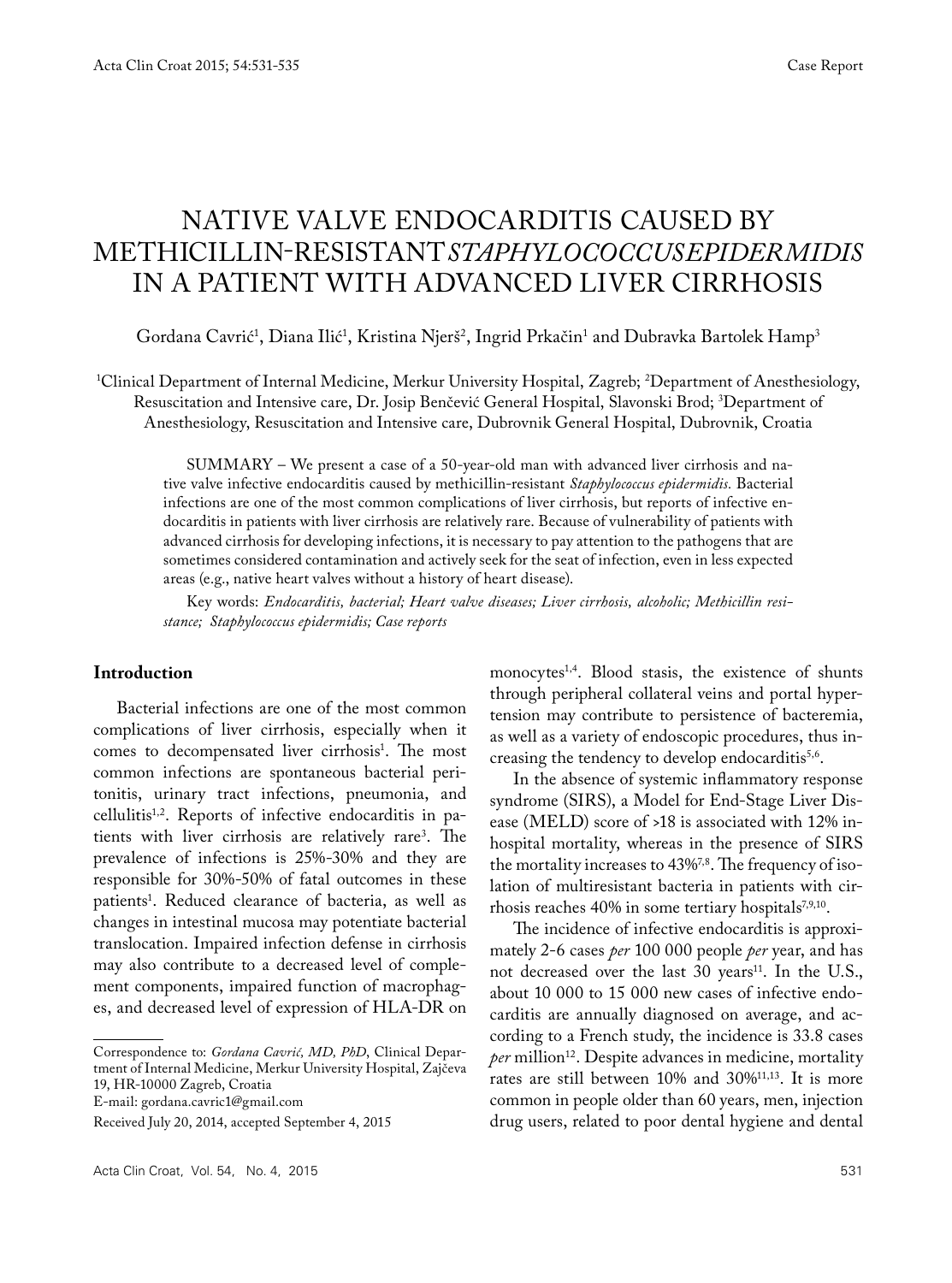infections, patients with structural heart disease and those with artificial valves. It is also more common in patients with previous acute infective endocarditis, presence of an intravascular device, patients on chronic hemodialysis, and patients with HIV infection<sup>12</sup>. It has also been recognized that diabetes as a comorbidity in patients with infective endocarditis is an independent predictor of mortality<sup>11,14</sup>.

## **Case Report**

A 50-year-old patient with decompensated liver cirrhosis of ethylic genesis was admitted for pretransplantation screening. Cirrhosis was diagnosed six years before and the patient was hospitalized on three occasions in a regional hospital with encephalopathy as the leading symptom. Seven months before current hospitalization, right hallux redness appeared followed by elevated temperature up to 39 ˚C, with no trauma or injury of the skin. He was diagnosed with osteomyelitis and the hallux was amputated under local anesthesia. Three hours later, he suffered a minor cerebrovascular accident with left sided hemiparesis. After three days, he underwent computed tomography (CT) of the brain, which showed "a small lesion on the right". Approximately 2.5 months after the stroke, he underwent stationary physical rehabilitation. During the last weeks of rehabilitation, he felt low back pain accompanied with

fever and two months before current hospitalization he was diagnosed with spondylodiscitis at L5S1. Vancomycin therapy was administered for three weeks. Several days before current hospitalization, he was hospitalized in a regional hospital due to encephalopathy and febrility up to 39 ˚C. Afterwards, he was transferred to our hospital.

At admission, the patient presented with fever (38.3 ˚C), blood pressure 130/85 mm Hg, heart rate 76/min; he was disoriented, dysarthric, with icteric skin, mucous membranes, and sclerae. His abdomen was distended with ascites, painless, with palpable spleen 1 cm. There was mild lower leg edema with trophic skin changes and slightly weakened strength of the left hand. Auscultatory examination of the lungs was normal and systolic diastolic murmur was heard over the precordium. Initial laboratory tests were as follows: E 3.24x1012/L, Hb106 g/L, Hct 0.301 L/L, MCV 92.9 fl, platelet 31x10<sup>9</sup>/L, L 5.98x10<sup>9</sup>/L, PT 0.46, INR 1.6, total bilirubin 180 μmol/L, AST 44 U/L, ALT 26 U/L, GGT 49 U/L, ALP 123 U/L, ammonia 62 μmol/L, creatinine 119 μmol/L, CRP 62.1 mg/L. MELD score was 18 and the classification of cirrhosis severity was Child Pugh C.

Given the above, the suspected diagnosis was infective endocarditis, which was confirmed by transthoracic and transesophageal ultrasound, which revealed mildly sclerotic mitral valve with floating vegetation at the top of the atrial side of the anterior



*Fig. 1. Transesophageal ultrasound: mitral valve with floating vegetation at the top of the atrial side of the anterior mitral leaflet, with a thread-like formation on the edge of the same leaflet in the space of the left ventricle.*



*Fig. 2. Transesophageal ultrasound: all three aortic valve leaflets show thickening of endocarditic nature.*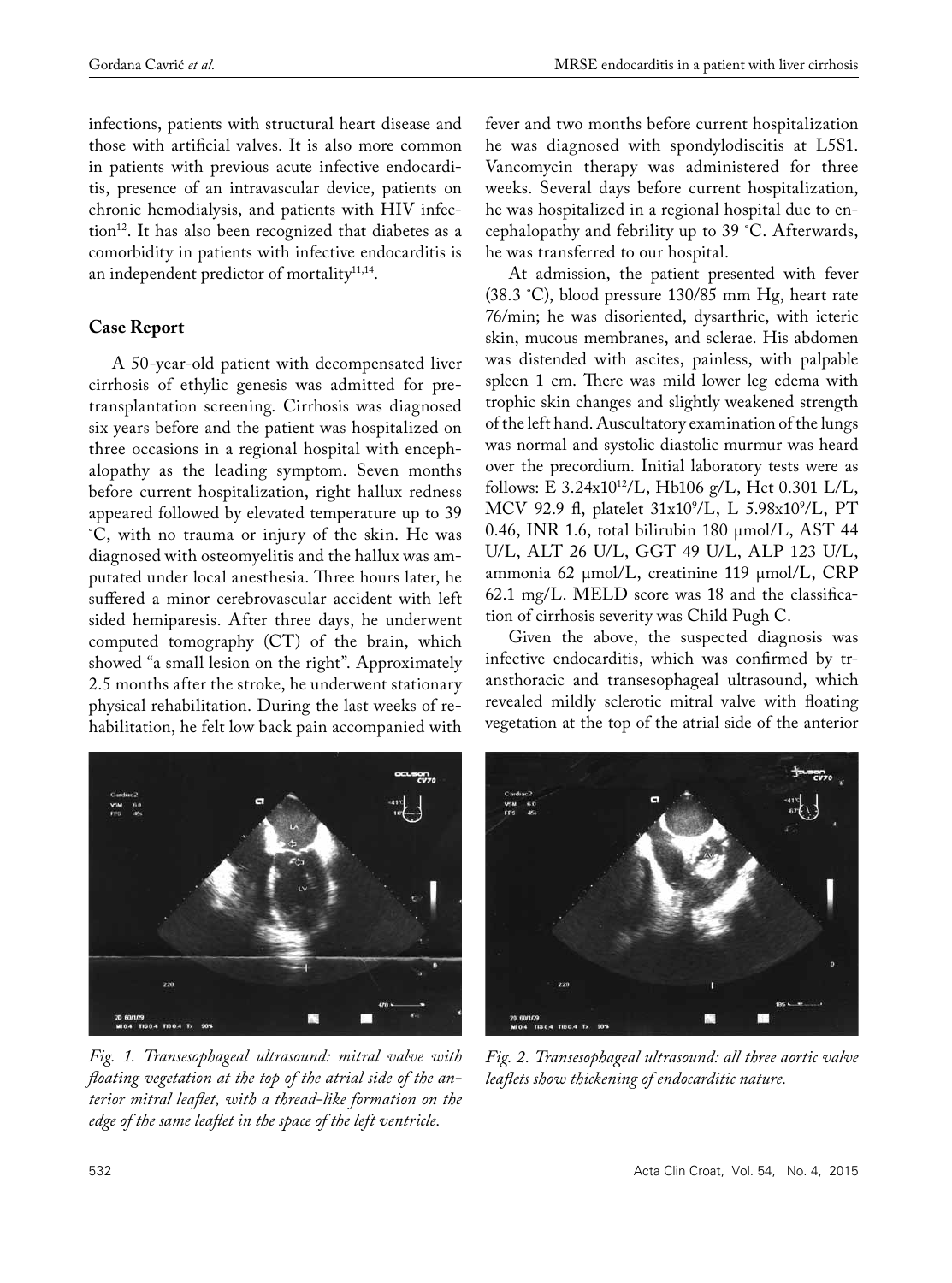mitral leaflet, 1x0.4 cm, with thread-like formation on the edge of the same leaflet in the space of the left ventricle (Fig. 1) and with the presence of trivial mitral insufficiency. Also, in all three aortic valve leaflets, thickening of endocarditic nature (Fig. 2) was found with accompanying aortic regurgitation grade 2-3+. The left ventricle properly contracted with ejection fraction of about 65% and no regional disturbances in motility. Once coagulase-negative staphylococci and twice *Staphylococcus epidermidis* resistant to oxacillin were isolated from blood cultures. Urine culture was sterile and there were no signs of spontaneous bacterial peritonitis. Vancomycin was included in patient therapy.

On day 12 of admission to our institution, the patient developed left bundle branch block (LBBB) and then total atrioventricular (AV) block. A temporary pacemaker was embedded and inotropic and vasoactive support was introduced. The further course was complicated by intense abdominal pain. Ultrasound found splenic infarction followed by multiorgan failure with fatal outcome on day 16 of his stay in our hospital. In the post mortem reported tracheal aspirate, isolation of *Klebsiella pneumoniae* ESBL 104 CFU/mL and *Acinetobacter baumanii* (carbapenem-sensitive) ≥105 CFU/mL was reported. Autopsy was performed and revealed liver cirrhosis, ascites, endocarditis of mitral and aortal valve, pulmonary edema, right basal bronchopneumonia, intra-alveolar hemorrhage, and infarctions of the spleen.

#### **Discussion**

The best studied infectious diseases in cirrhotic patients are spontaneous bacterial peritonitis, pneumonia and urinary tract infection. Reports of infective endocarditis in patients with liver cirrhosis are relatively rare. Thus, in the study by Hung *et al*. 3 , bacterial endocarditis during three years of monitoring was recorded in 0.3% of patients with cirrhosis, but compared with patients who did not have cirrhosis, patients with cirrhosis had a higher risk of developing bacterial endocarditis. In a study of 166 patients with infective endocarditis, 29% of them had chronic liver disease, and it was the most common comorbidity in the study group<sup>11</sup>. Chronic liver disease as a comorbidity in patients with infective

Acta Clin Croat, Vol. 54, No. 4, 2015 **533** 

endocarditis was found to be an independent predictor of mortality. Cirrhotic patients had a higher mortality (51% *vs*. 17.7%) and it was associated with the severity of liver disease<sup>15</sup>.

Coagulase-negative staphylococci (CoNS) are the predominant bacteria that colonize the skin and therefore they are the most common bacteria that contaminate blood cultures. Blood cultures positive for these bacteria are typically considered by physicians to be clinically insignificant. The role of CoNS, including *Staphylococcus epidermidis*, as true pathogens is usually appreciated only in patients with prosthetic material<sup>16</sup>.

Native valve endocarditis (NVE) has been considered primarily a community-acquired infection, although healthcare-associated cases are becoming increasingly common. CoNS were uncommon causes of NVE, but emerging association between NVE due CoNS and healthcare acquisition was validated in a large prospective multicenter investigation<sup>17,18</sup>. CoNS were responsible for 8% of NVE cases not associated with injection drug use, whereas 49% of cases were acquired in a healthcare setting. The same study found that the overall rate of methicillin (oxacillin)-resistant isolates among CoNS that caused NVE was 41%, 22% of which were community-acquired<sup>17,18</sup>.

According to a retrospective study involving 757 patients with infective endocarditis, the average time from symptom onset to the initiation of antibiotic therapy was 52 days and the longest period was 489 days19. The incidence of embolism in patients with left-sided infective endocarditis in a study of 629 patients was 21% and 9.8% of patients had more than one episode. Among patients with embolism, 7.4% of them had central nervous system, 27.8% lower limb, and 5.3% spleen embolism<sup>19</sup>.

The incidence of spondylodiscitis in patients with infective endocarditis according to different reports ranges from 5% to 15%20,21. In the study by Le Moal *et al*. 21, spondylodiscitis in all cases described was diagnosed prior to the diagnosis of infective endocarditis, was more common in men, and affected lumbar spine in 71% of cases.

According to another two studies $22,23$  in patients with infective endocarditis, the incidence of cases of simultaneous involvement of mitral and aortic valve was approximately 12%. Although individual suc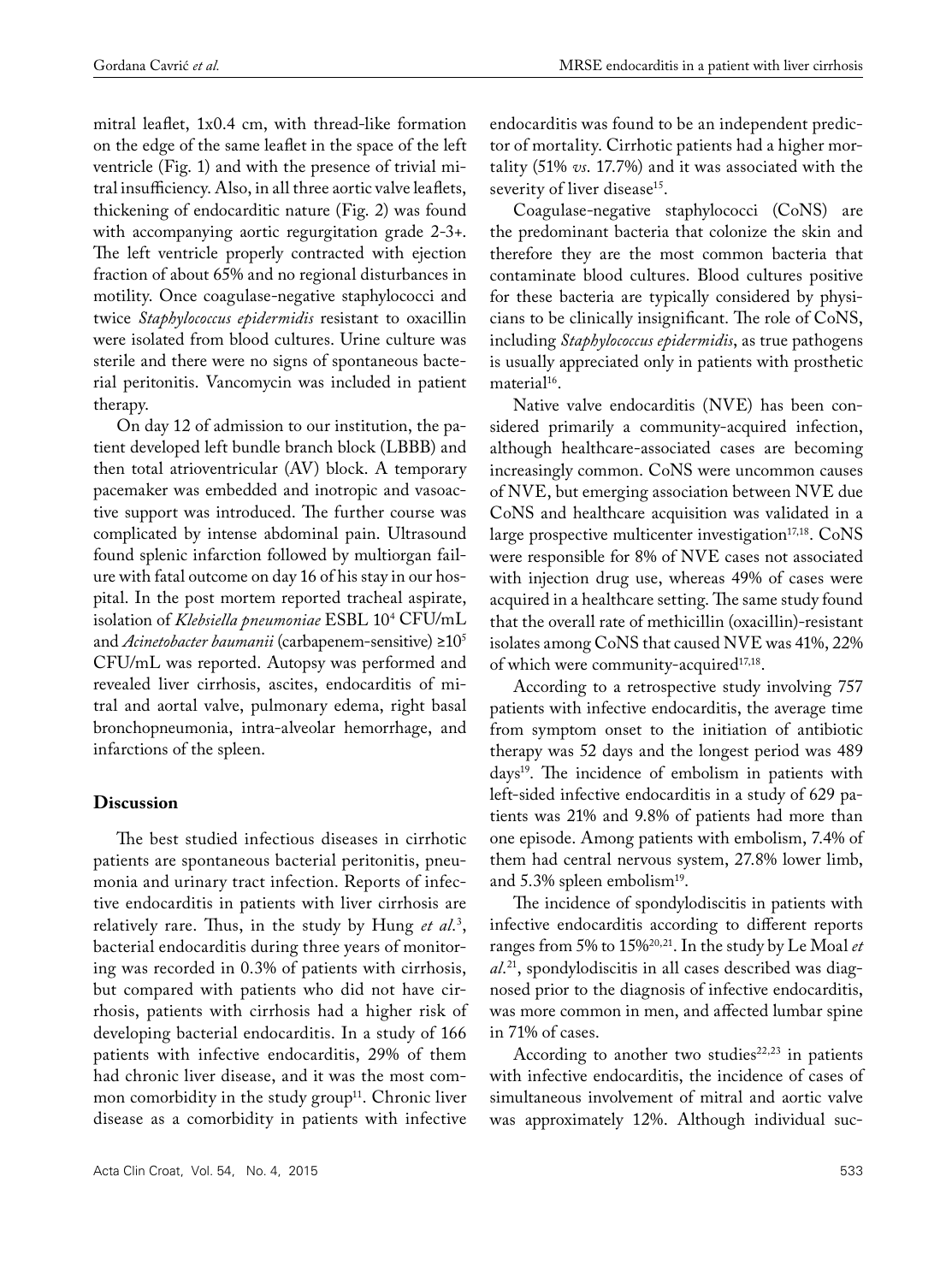cessful cases have been described $24$ , valve replacement is performed less frequently in cirrhotic patients and operative mortality is extremely high in stage B and C patients. Due to the presence of severe hepatic dysfunction, cardiac surgery is often not undertaken even when indicated<sup>15</sup>. There was a case of simultaneous mitral valve replacement for acute endocarditis and orthotopic liver transplantation for end-stage liver disease<sup>25</sup>.

We presented a rare case of a patient with advanced liver cirrhosis and native valve infective endocarditis caused by methicillin (oxacillin)-resistant *Staphylococcus epidermidis* (MRSE) with probably the first symptoms of embolism seven months before the diagnosis of endocarditis (osteomyelitis of the right leg, ischemic cerebrovascular accident, then spondylodiscitis at L5S1) and later spleen microembolism, total AV block, followed by the development of multiple organ failure and death. There were no history data indicating the possible entry points of infection (there was no information on endoscopic procedures or the presence of a central venous catheter), but considering that the patient had advanced liver cirrhosis and therefore impaired immunity, it was possible that only slight interruption of the skin continuity could lead to the introduction of resistant pathogens, probably in terms of hospital environment. There was no information on previous heart disease or valve disease or on the existence of cardiac murmur either. Vancomycin therapy for spondylodiscitis had been initiated two months before current hospitalization and lasted for 3 weeks, which probably helped a little, but also masked the clinical picture. At the time of the diagnosis of infective endocarditis, the patient had a high MELD score and active infection with a resistant microorganism, so the patient was not considered eligible for surgical treatment or liver transplantation.

Endocarditis in patients with advanced liver cirrhosis (Child Pugh score C) may be a therapeutic challenge. Vulnerability of patients with advanced cirrhosis for developing infections with no clearly visible entrance, and the pathogens that are sometimes considered contamination should lead to more active search for the seat of infection, even in less expected areas (e.g., native heart valves without a history of heart disease).

#### *Acknowledgments*

We thank the staff of the departments of intensive care, cardiology and gastroenterology. We also thank Jelena Miočić, MD, for technical support.

## **References**

- 1. Pleguezuelo M, Benitez JM, Jurado J, Montero JL, De la Mata M. Diagnosis and management of bacterial infections in decompensated cirrhosis. World J Hepatol. 2013;5:16-25.
- 2. Taneja SK, Dhiman RK. Prevention and management of bacterial infections in cirrhosis. Int J Hepatol. 2011;2011:784540.
- 3. Hung TH, Hsieh YH, Tseng KC, Tsai CC, Tsai CC. The risk for bacterial endocarditis in cirrhotic patients: a population-based 3-year follow-up study. Int J Infect Dis. 2013;17:e391-3.
- 4. Rajkovic IA, Williams R. Abnormalities of neutrophil phagocytosis, intracellular killing and metabolic activity in alcoholic cirrhosis and hepatitis. Hepatology. 1986;6:252-62.
- 5. Pérez De Isla L, Zamorano JL, Almería C, Rodrigo JL, Piedra I, Aubele A, *et al*. [Infective endocarditis in patients with chronic liver disease: clinical and prognostic assessment]. Rev Esp Cardiol. 2003;56:794-800. (in Spanish)
- 6. Maulaz EB, de Mattos AA, Pereira-Lima J, Dietz J. Bacteremia in cirrhotic patients submitted to endoscopic band ligation of esophageal varices. Arq Gastroenterol. 2003;40:166- 72.
- 7. Bruns T, Zimmermann HW, Stallmach A. Risk factors and outcome of bacterial infections in cirrhosis. World J Gastroenterol. 2014;20:2542-54.
- 8. Cazzaniga M, Dionigi E, Gobbo G, Fioretti A, Monti V, Salerno F. The systemic inflammatory response syndrome in cirrhotic patients: relationship with their in- hospital outcome. J Hepatol. 2009;51:475-82.
- 9. Fernández J, Acevedo J, Castro M, Garcia O, de Lope CR, Roca D, *et al*. Prevalence and risk factors of infections by multiresistant bacteria in cirrhosis: a prospective study. Hepatology. 2012;55:1551-61.
- 10. Ariza X, Castellote J, Lora-Tamayo J, Girbau A, Salord S, Rota R, *et al*. Risk factors for resistance to ceftriaxone and its impact on mortality in community, healthcare and nosocomial spontaneous bacterial peritonitis. J Hepatol. 2012;56:825- 32.
- 11. Ferraris L, Milazzo L, Ricaboni D, Mazzali C, Orlando G, Rizzardini G, *et al*. Profile of infective endocarditis observed from 2003-2010 in a single center in Italy. BMC Infect Dis. 2013;13:545.
- 12. Sexton DJ. Epidemiology, risk factors and microbiology of infective endocarditis. [Internet] [updated 2013 Sept 12; cited 2014 June 9]. Available from: http://www.uptodate.com/ contents/epidemiology-risk-factors-and-microbiology-of-